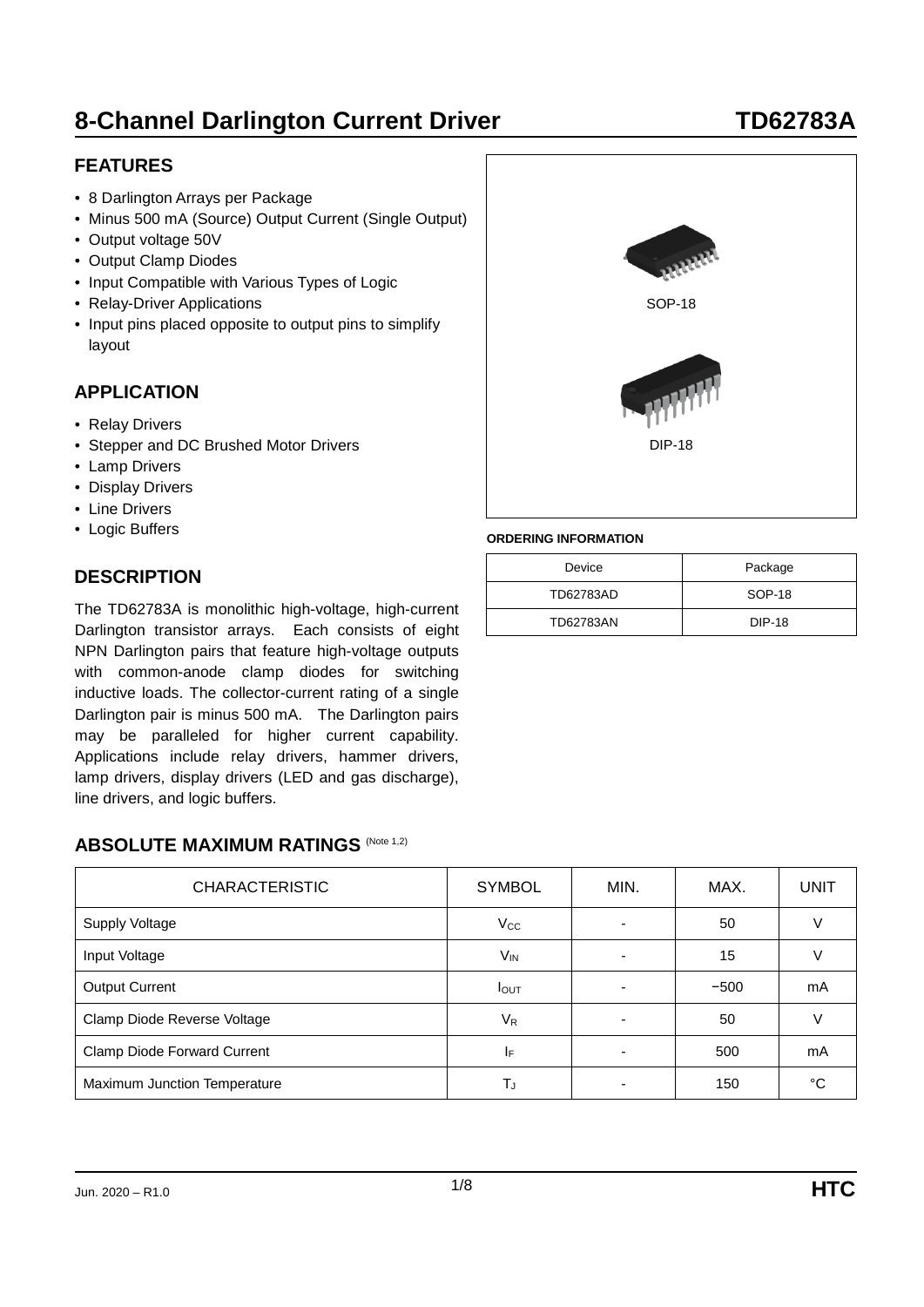## **RECOMMENDED OPERATIONG CONDITIONS** (Note 2)

| <b>CHARACTERISTIC</b>                | <b>SYMBOL</b>    | MIN.                     | MAX. | UNIT   |
|--------------------------------------|------------------|--------------------------|------|--------|
| <b>Supply Voltage</b>                | $V_{\rm CC}$     | $\overline{\phantom{0}}$ | 50   |        |
| <b>Output Current</b>                | $I_{\text{OUT}}$ |                          | mA   |        |
| Clamp Diode Reverse Voltage          | $V_{R}$          | $\overline{\phantom{0}}$ | 50   | $\vee$ |
| Clamp Diode Forward Current          | IF               |                          | 400  | mA     |
| Junction Temperature                 | Tu               | $-40$                    | 125  | °C     |
| Operating Free-Air Temperature Range | Т <sub>А</sub>   | $-40$                    | 85   | °C     |

### **ORDERING INFORMATION**

| Package       | Order No. | Description                         | Package Marking | <b>Status</b> |  |
|---------------|-----------|-------------------------------------|-----------------|---------------|--|
| SOP-18        | TD62783AD | 8-Channel Darlington Current Driver | TD62783A        | Active        |  |
| <b>DIP-18</b> | TD62783AN | 8-Channel Darlington Current Driver | TD62783A        | Contact Us    |  |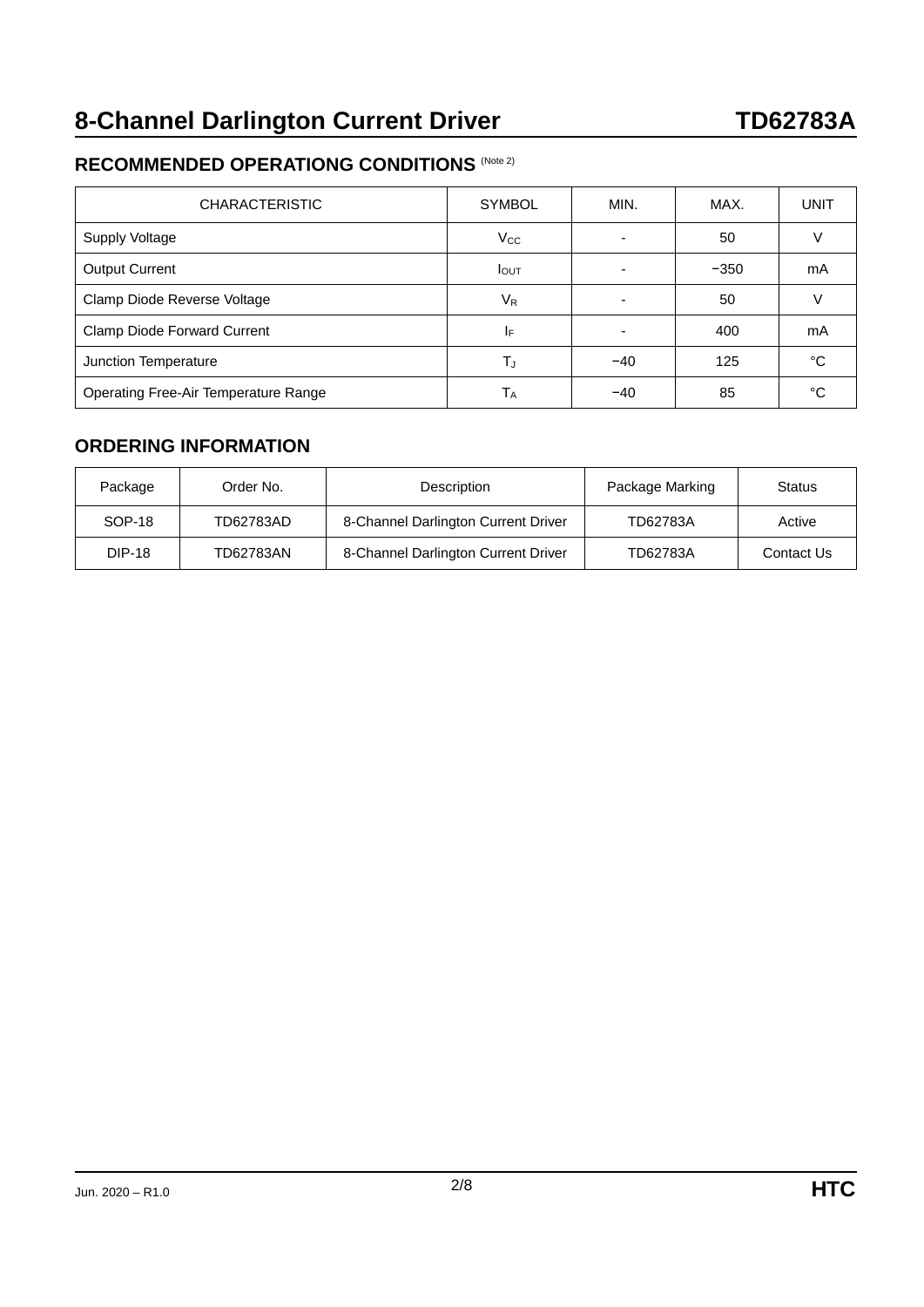## **PIN CONFIGURATION**



SOP-18 / DIP-18

### **PIN DESCRIPTION**

| Pin No.                   |                  |                 |                                               |  |
|---------------------------|------------------|-----------------|-----------------------------------------------|--|
| <b>SOP-18</b>             | <b>DIP-18</b>    | Pin Name        | Pin Function                                  |  |
| $\mathbf{1}$              | $\mathbf{1}$     | $\vert 1 \vert$ |                                               |  |
| $\overline{c}$            | $\overline{2}$   | 12              |                                               |  |
| $\ensuremath{\mathsf{3}}$ | $\mathbf{3}$     | 13              |                                               |  |
| $\overline{4}$            | $\overline{4}$   | 4               |                                               |  |
| $5\,$                     | 5                | 15              | Channel 1 through 8 Darlington Base Input     |  |
| $\,6\,$                   | $\,6$            | 16              |                                               |  |
| $\overline{7}$            | $\overline{7}$   | 17              |                                               |  |
| $\bf 8$                   | $\bf 8$          | 18              |                                               |  |
| $\boldsymbol{9}$          | $\boldsymbol{9}$ | ${\tt VCC}$     | Power Supply                                  |  |
| $10$                      | $10\,$           | GND             | Ground                                        |  |
| 11                        | 11               | O8              |                                               |  |
| 12                        | 12               | O7              |                                               |  |
| 13                        | 13               | O <sub>6</sub>  |                                               |  |
| 14                        | 14               | O <sub>5</sub>  |                                               |  |
| $15\,$                    | $15\,$           | O <sub>4</sub>  | Channel 1 through 8 Darlington Emitter Output |  |
| 16                        | $16\,$           | O <sub>3</sub>  |                                               |  |
| 17                        | $17\,$           | O <sub>2</sub>  |                                               |  |
| 18                        | $18$             | O <sub>1</sub>  |                                               |  |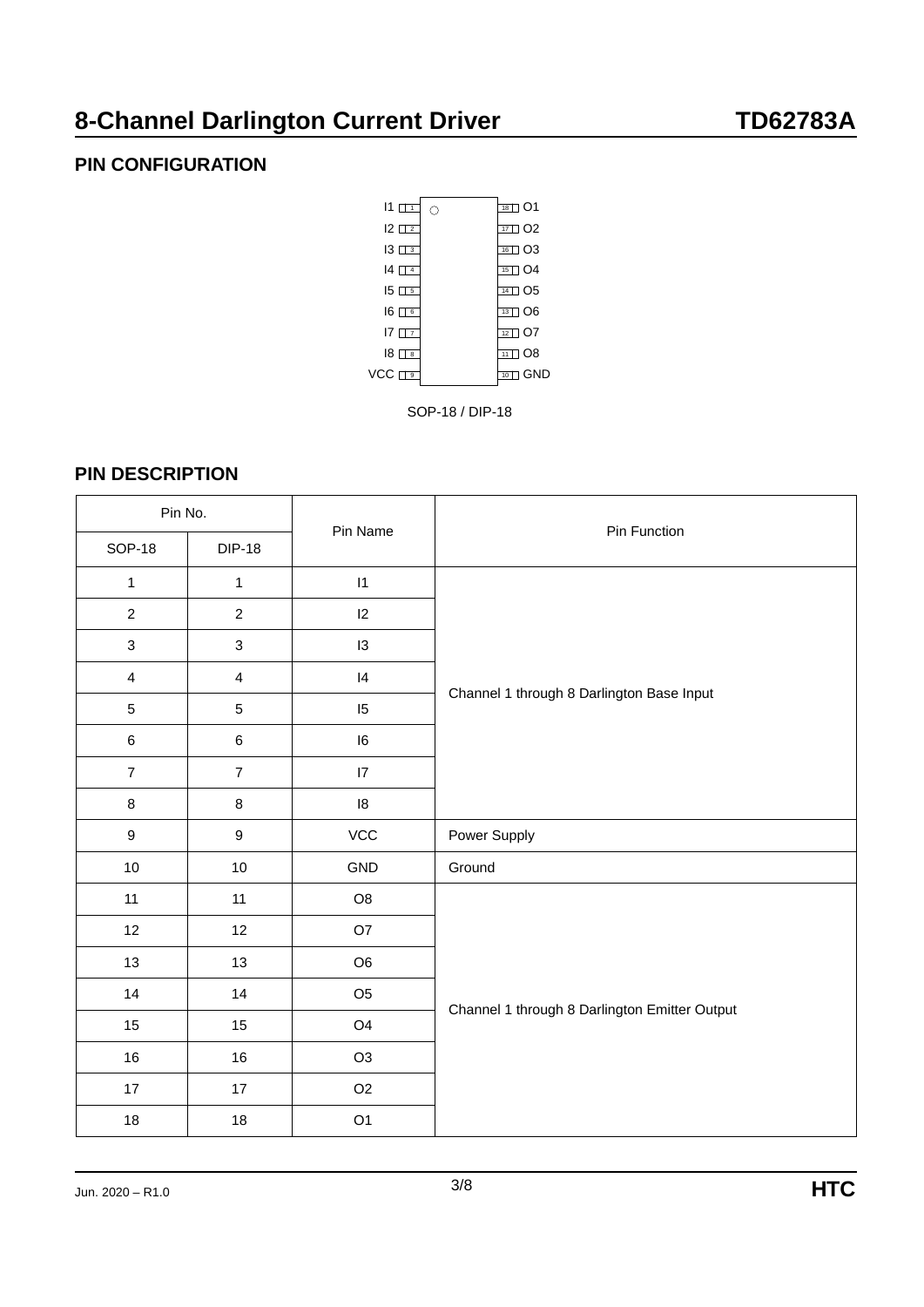# **PIN CONNECTION DIAGRAM**



### **BLOCK DIAGRAM**

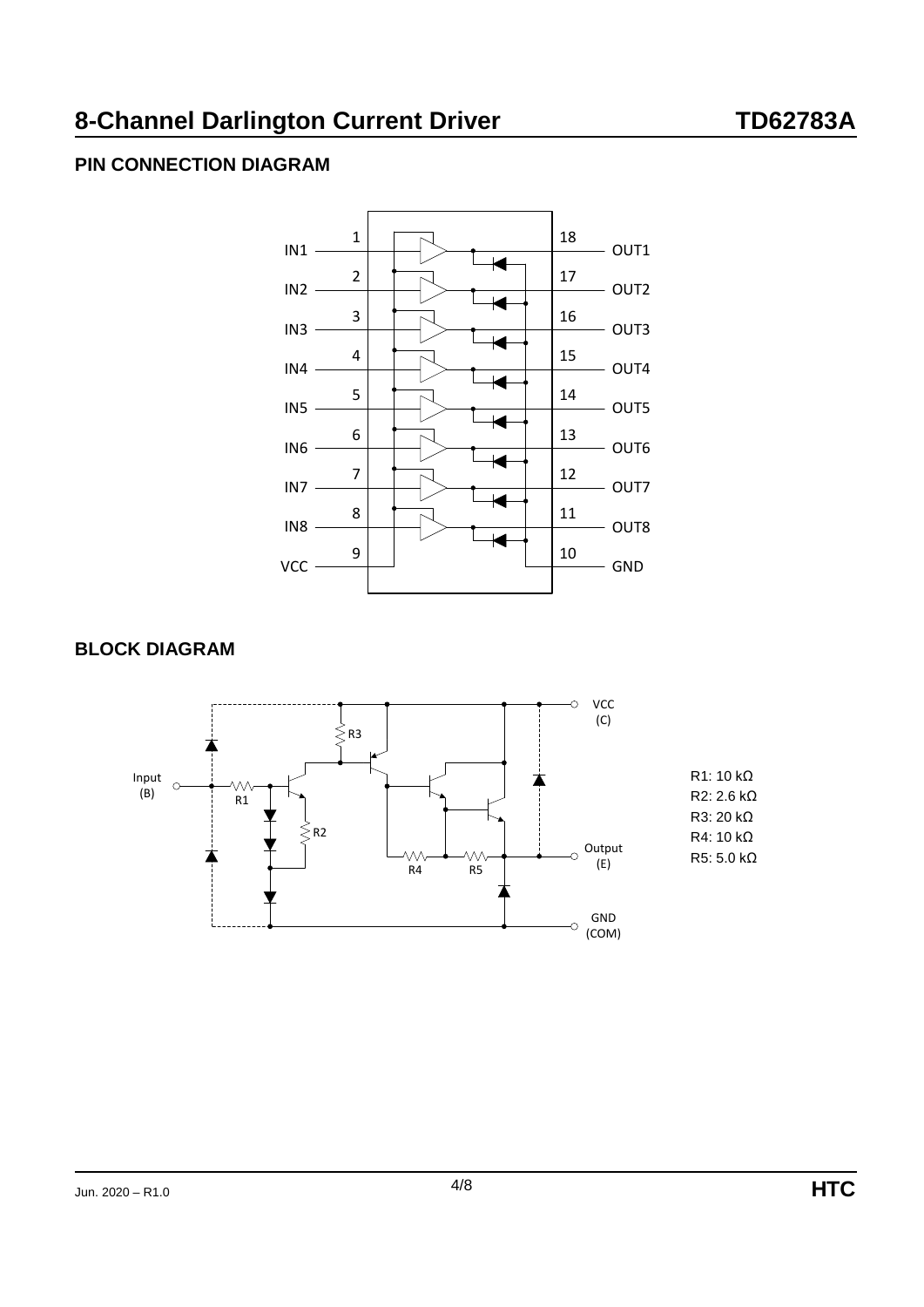### **ELECTRICAL CHARACTERISTICS** (Note 3)

| <b>PARAMETER</b>                               | <b>SYMBOL</b>             | <b>TEST</b><br><b>FIGURE</b> | <b>TEST CONDITION</b>                                               | MIN.                     | TYP.                         | MAX.           | <b>UNIT</b> |
|------------------------------------------------|---------------------------|------------------------------|---------------------------------------------------------------------|--------------------------|------------------------------|----------------|-------------|
| <b>Output Leakage Current</b>                  | $I_{CEX}$                 | Fig. 1                       | $V_{\text{CC}} = 50V$ , $V_{\text{IN}} = 0.4V$                      |                          | ٠                            | 100            | μA          |
|                                                | $V_{CE(SAT)}$             | Fig. 2                       | $V_{IN}$ = 2V, $I_{OUT}$ = -100mA                                   | ٠                        | $\overline{\phantom{a}}$     | 1.8            | $\vee$      |
| Collector-Emitter<br><b>Saturation Voltage</b> |                           |                              | $V_{IN} = 2V$ , $I_{OUIT} = -225mA$                                 | ٠                        | $\overline{\phantom{a}}$     | 1.9            |             |
|                                                |                           |                              | $V_{IN}$ = 2V, $I_{OUT}$ = -350mA                                   | $\overline{\phantom{a}}$ | ٠                            | 2.0            |             |
| Input Current                                  | $I_{IN(ON)}$              |                              | $V_{IN} = 2.4V$                                                     | ٠                        | $\overline{\phantom{a}}$     | 52             |             |
|                                                |                           | Fig. 3                       | $V_{IN} = 3.85V$                                                    | $\overline{\phantom{a}}$ | $\overline{\phantom{a}}$     | 260            | μA          |
| Input Voltage at ON state                      | $V_{IN(ON)}$              | Fig. $4$                     | $V_{CE} = 2.0V$ , $I_{OUT} = -350mA$                                | $\overline{\phantom{a}}$ | ٠                            | 2.0            | $\vee$      |
| Input Voltage at OFF state                     | VIN(OFF)                  | Fig. 4                       | $I_{\text{OUT}} = -500\mu\text{A}$                                  | 0.8                      |                              | $\blacksquare$ | $\vee$      |
| <b>Supply Current</b>                          | $I_{CC(ON)}$              | Fig. $3$                     | $V_{\text{CC}} = 50V$ , $V_{\text{IN}} = 2V$                        | ٠                        | $\qquad \qquad \blacksquare$ | 2.5            | mA          |
| Clamp Diode Reverse<br>Current                 | <sub>l</sub> <sub>R</sub> | Fig. $5$                     | $V_R = 50V$                                                         | $\overline{\phantom{a}}$ | $\overline{\phantom{a}}$     | 50             | μA          |
| Clamp Diode Forward<br>Voltage                 | $V_F$                     | Fig. 6                       | $I_F = 350mA$                                                       | $\overline{\phantom{a}}$ | $\overline{\phantom{a}}$     | 2.0            | $\vee$      |
| Turn-On Propagation<br>Delay Time              | $t_{ON}$                  | Fig. 7                       | $V_{CC}$ = 50V, R <sub>L</sub> = 125, C <sub>L</sub> = 15pF         | $\overline{\phantom{a}}$ | 0.15                         | ۰              |             |
| Turn-Off Propagation<br>Delay Time             | $t_{\text{OFF}}$          | Fig. 7                       | $V_{\text{CC}} = 50V$ , R <sub>L</sub> = 125, C <sub>L</sub> = 15pF | ٠                        | 3.0                          | ۰              | μs          |

Note 1. Stresses beyond those listed under *Absolute Maximum Ratings* may cause permanent damage to the device. These are stress ratings only, and functional operation of the device at these or any other conditions beyond those indicated under *Recommended Operating Conditions* is not implied. Exposure to absolute-maximum-rated conditions for extended periods may affect device reliability.

Note 2. All voltage values are with respect to the GND, unless otherwise noted.

Note 3. The device is not guaranteed to function outside its operating ratings.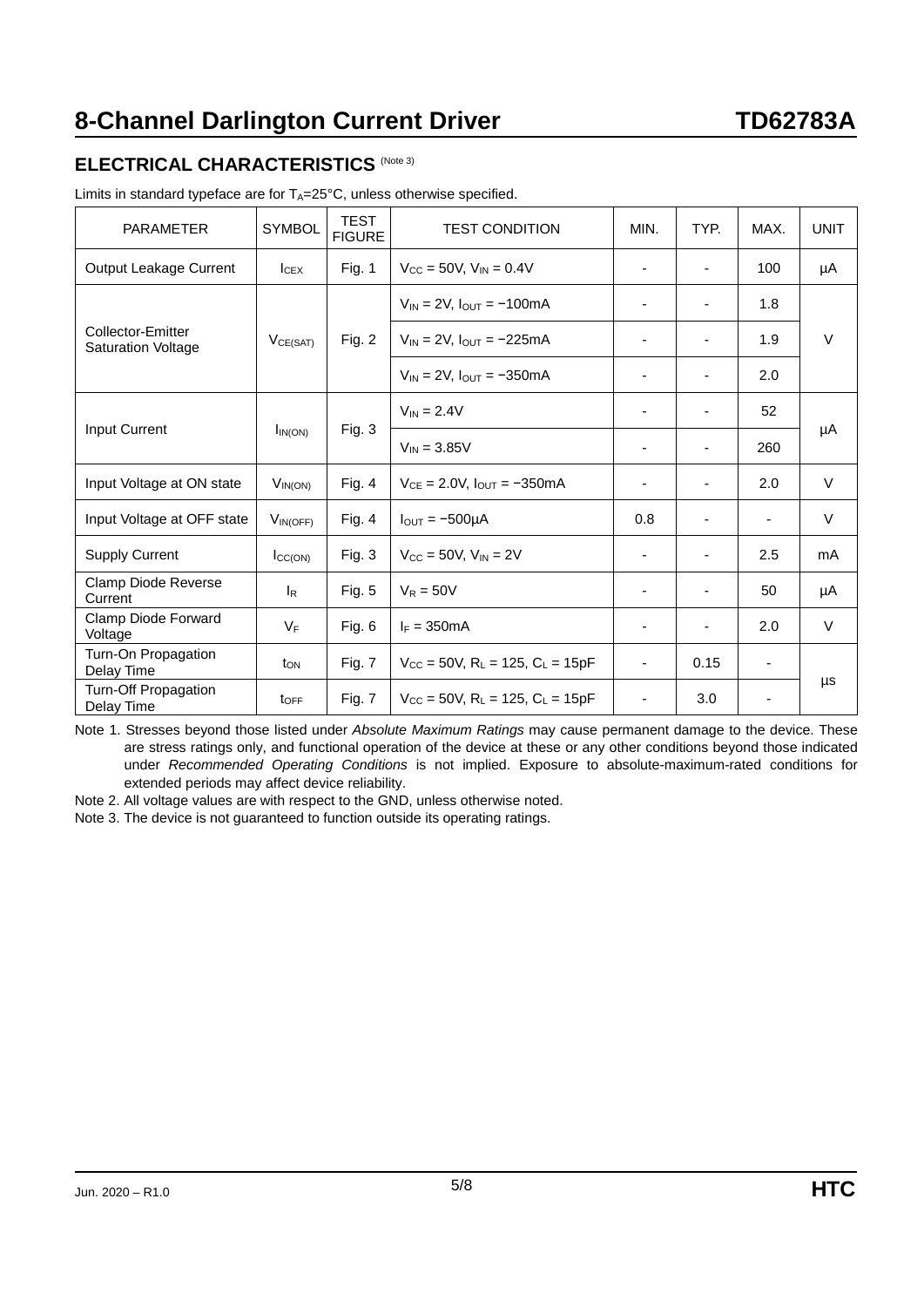## **PARAMETER MEASUREMENT INFORMATION**













Fig. 1.  $I_{CEX}$  Test Circuit Fig. 2.  $V_{CE(SAT)}$  Test Circuit



Fig. 3. I<sub>IN(ON)</sub>, I<sub>CC</sub> Test Circuit Fig. 4. V<sub>IN(ON)</sub>, V<sub>IN(OFF)</sub> Test Circuit



Fig. 5.  $I_R$  Test Circuit Fig. 6.  $V_F$  Test Circuit





Fig. 7. t<sub>ON</sub>, t<sub>OFF</sub> Test Circuit Fig. 8. Propagation Delay Time Waveform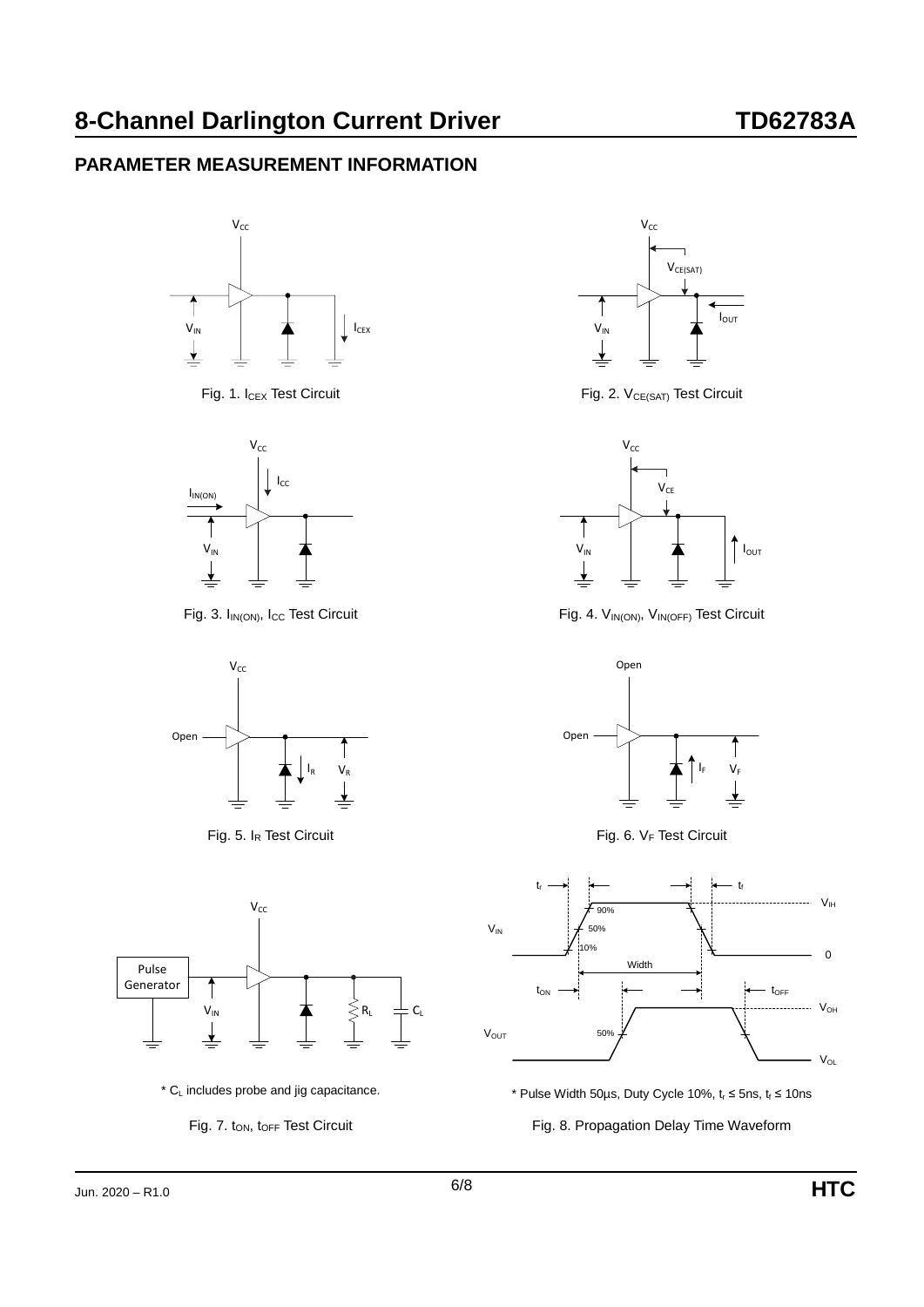# **TYPICAL OPERATING CHARACTERISTICS**

T.B.D.